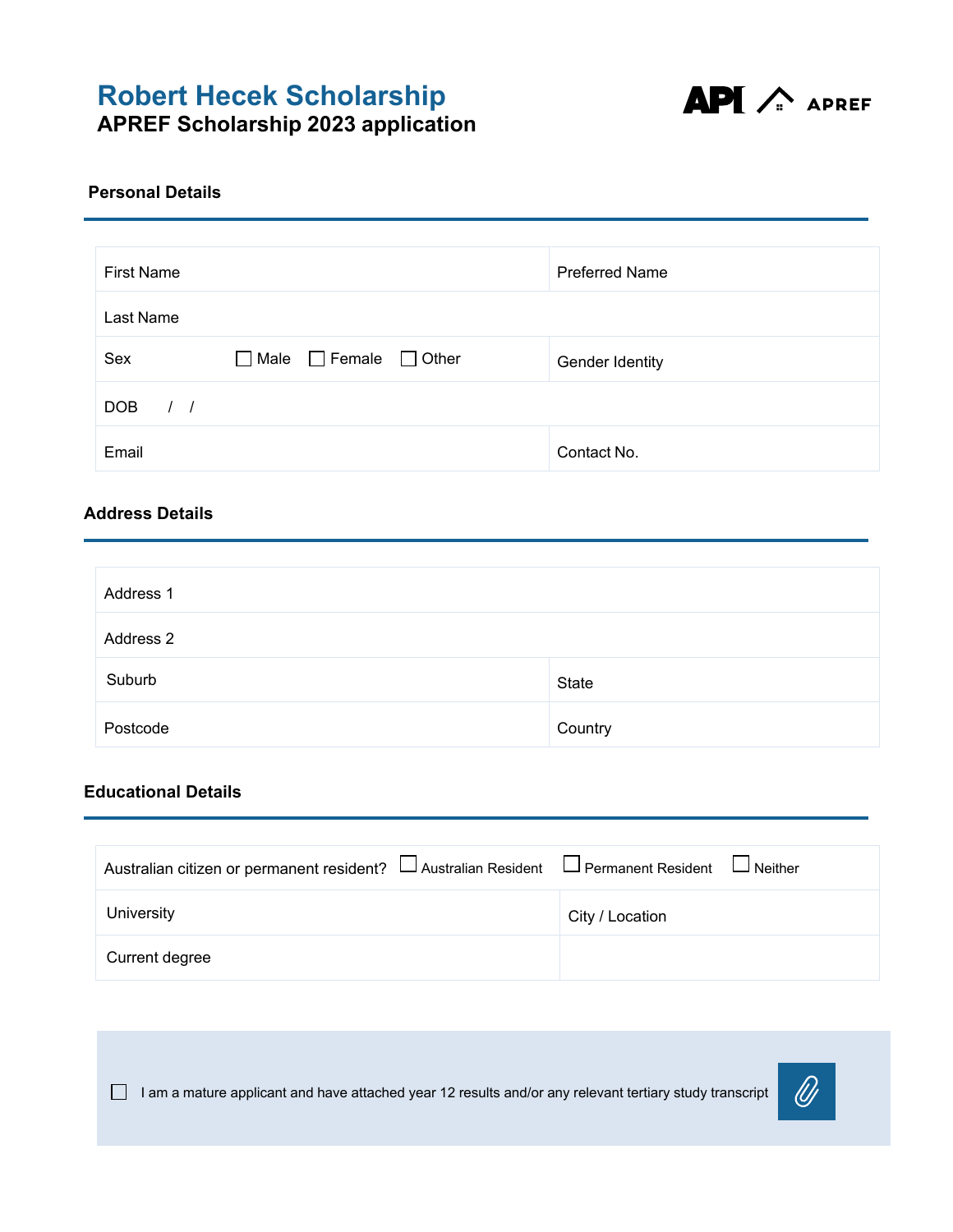

#### **Referee 1**

| <b>First Name</b>           |                                        | <b>Preferred Name</b> |
|-----------------------------|----------------------------------------|-----------------------|
| Last Name                   |                                        |                       |
| Sex                         | $\Box$ Male $\Box$ Female $\Box$ Other | Gender Identity       |
| <b>DOB</b><br>$\frac{1}{2}$ |                                        |                       |
| Email                       |                                        | Contact No.           |
|                             |                                        |                       |
|                             |                                        |                       |

□ I have attached the above referees (1) reference letter



#### **Referee 2**

| <b>First Name</b>              |                                           | <b>Preferred Name</b> |
|--------------------------------|-------------------------------------------|-----------------------|
| Last Name                      |                                           |                       |
| Sex                            | $\Box$ Female $\Box$ Other<br>$\Box$ Male | Gender Identity       |
| <b>DOB</b><br>$\left  \right $ |                                           |                       |
| Email                          |                                           | Contact No.           |

□ I have attached the above referees (2) reference letter

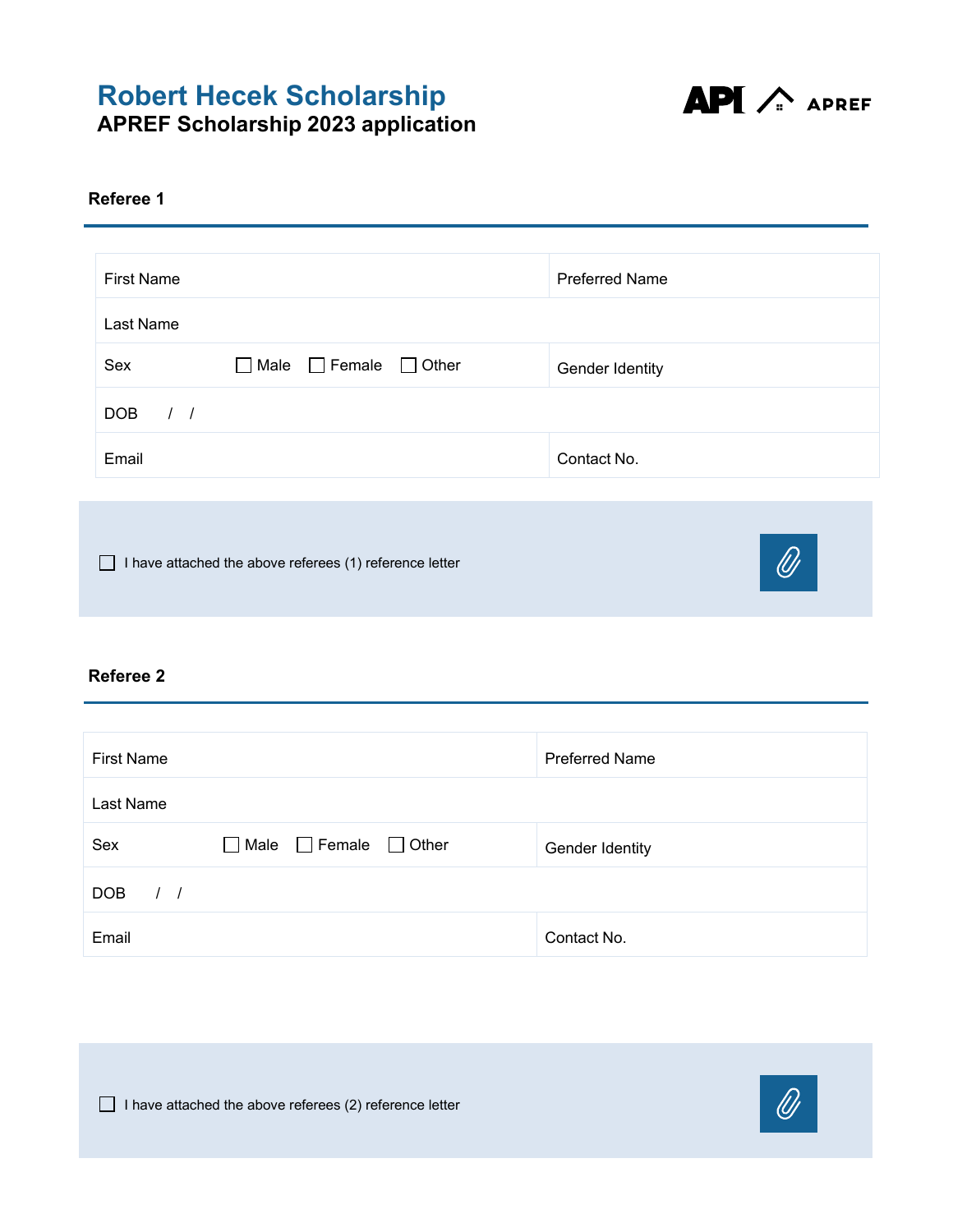

**1. List any honors or awards (academic or otherwise)**

**2. Outline extracurricular activities/clubs/memberships you are involved in**

**3. List and describe your hobbies and interests**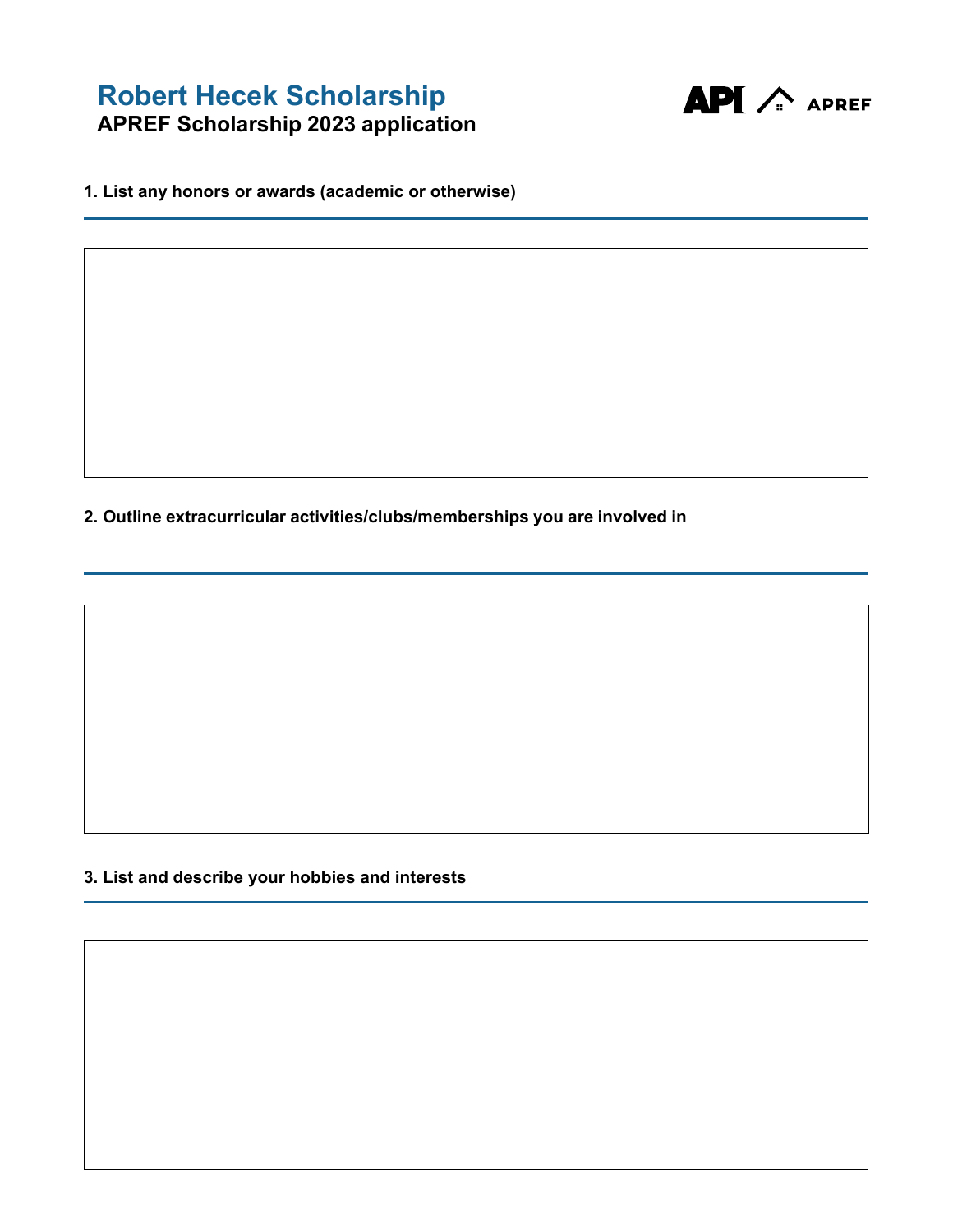

**4. Include a CV outlining any paid or unpaid work you have undertaken**



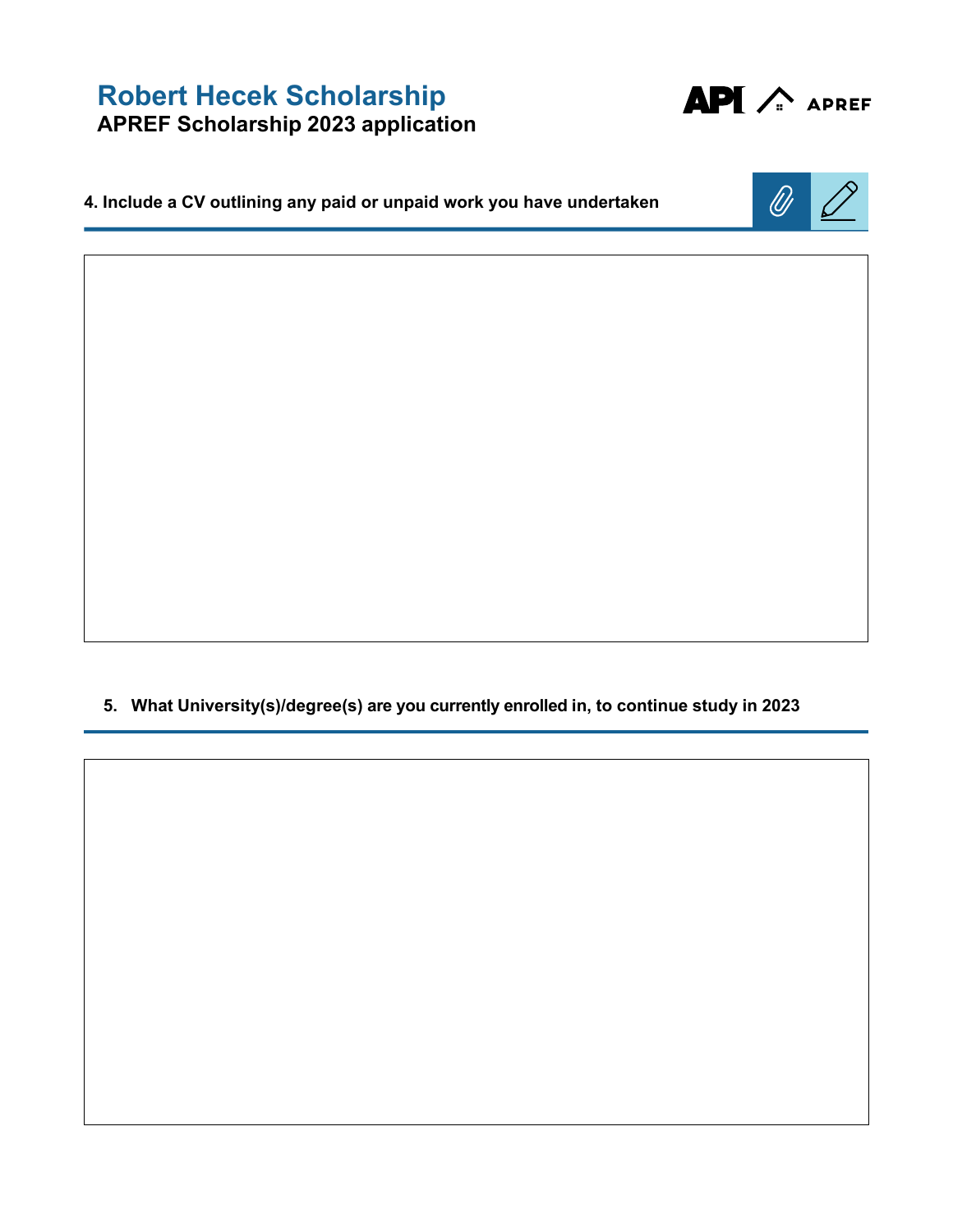

**6. Have you thought about how you will attend the University (e.g. commute to classes, onlinestudy only etc). If yes, please provide detail (it is acknowledged this may change).**

**7. Outline where you see yourself in five years' time (personal and career wise):**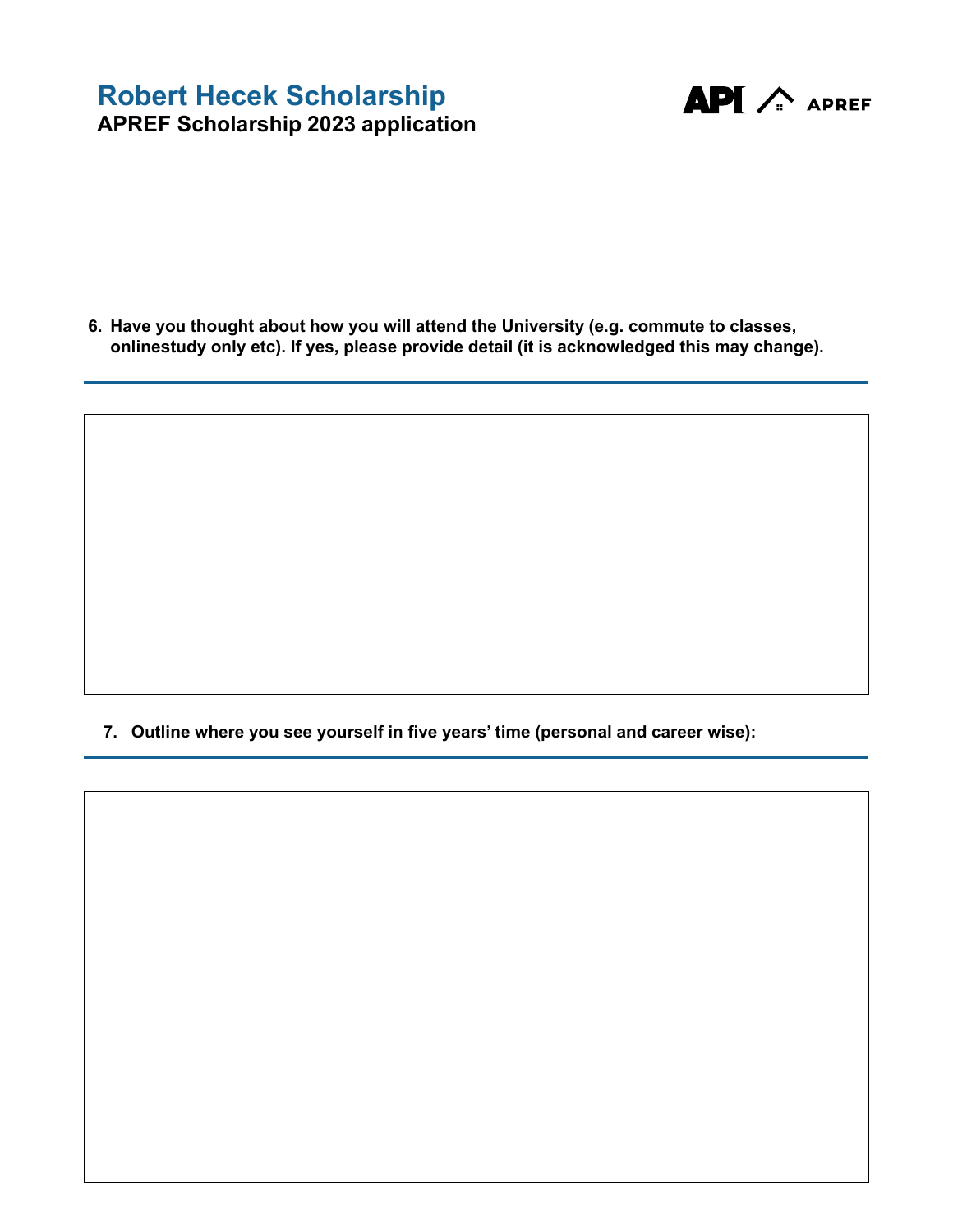

**8. Why do you believe you should be awarded a scholarship? In particular, please explain any reasons of equity, or relevant accomplishments/merits.**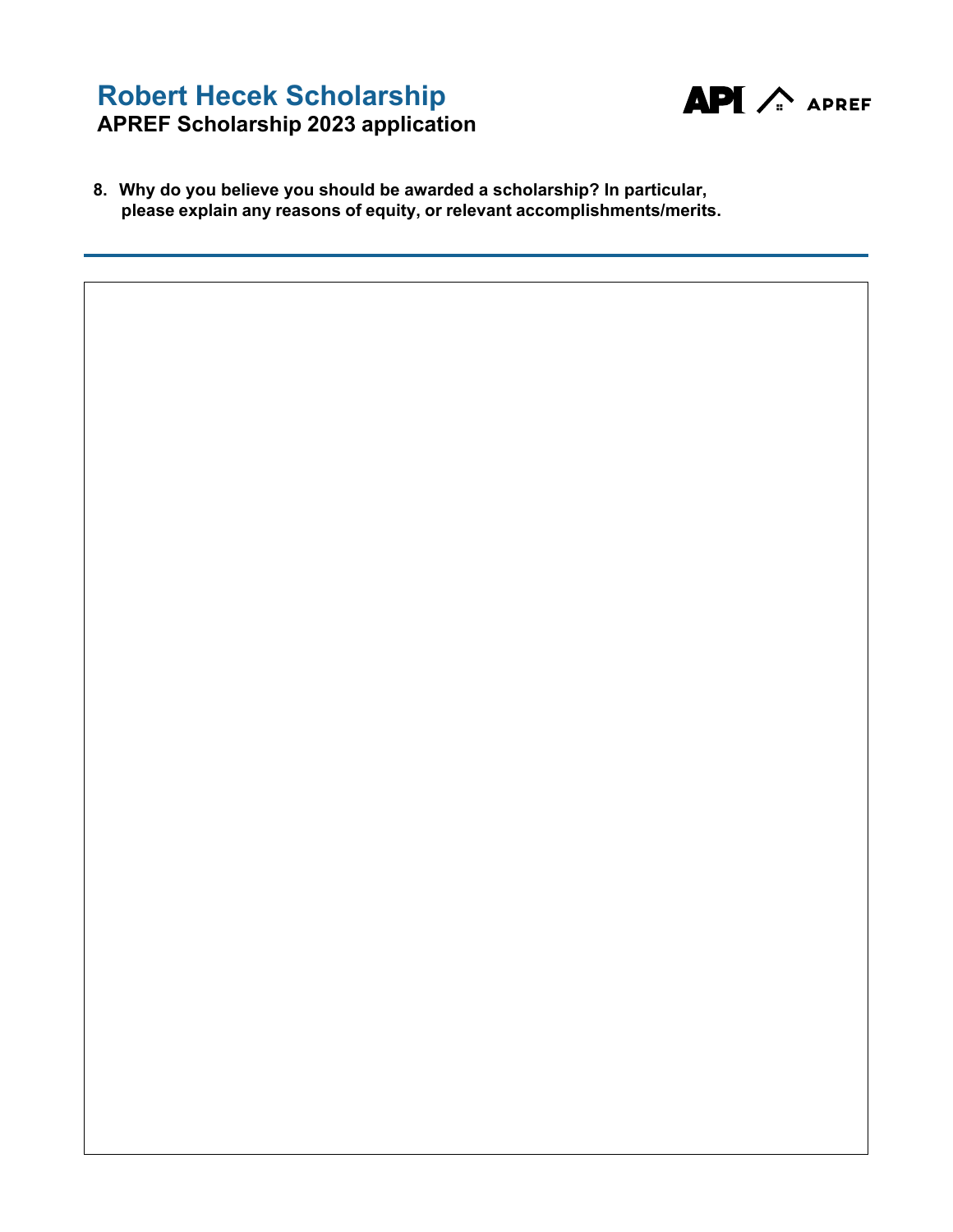# **Robert Hecek Scholarship**

## **Scholarship 2023 application**

#### **9. Accompanying Statement**



#### **On the next page write an accompanying statement (600 words) answering the following:**

- 1. Describe how you came to know and understand the property as a profession, and why you want to pursue this as a career path.
- 2. Discuss any challenges or obstacles you face in seeking to attend university, or how this scholarship may help you to succeed.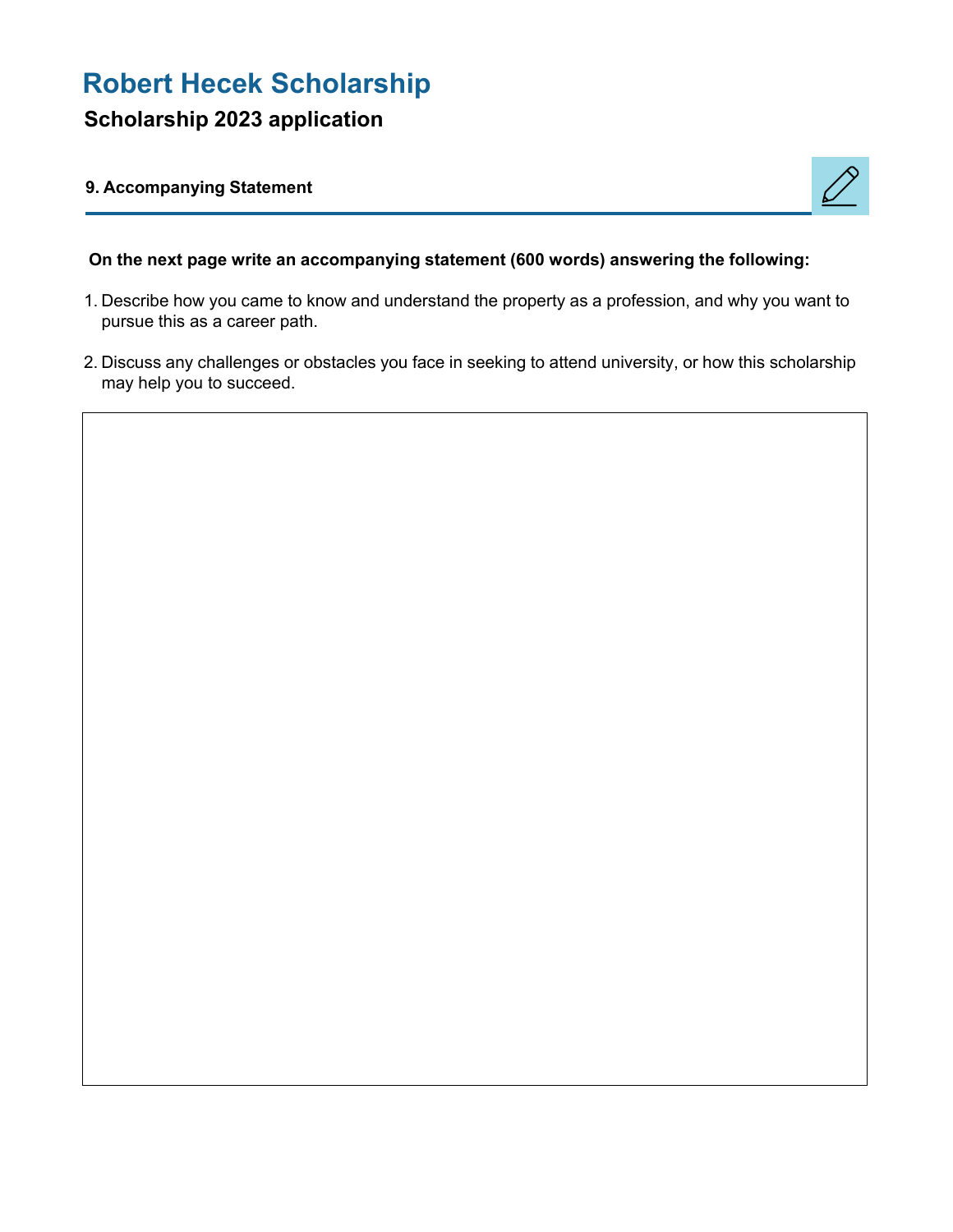# **Robert Hecek Scholarship**

**Scholarship 2023 application**

#### **Applicant Declaration**

- 1. I hereby affirm that all the above-stated information provided by me is true and correct.
- 2. If a scholarship is offered to me (and accepted), I consent to my picture being taken and used to promote the Australian Property Research and Education Fund.
- 3. I hereby understand that if a scholarship is offered to me (and accepted), it is subject to a formal offer (and acceptance of that offer) to study an API Accredited property degree.
- 4. I understand that if a Scholarship is offered to me and I accept, that I will be obliged to fulfil the requirements outlined in Attachment 2 (and will sign an undertaking upon acceptance) and that failure to do may result in withdrawal of the Scholarship in part or in full.
- 5. I understand that if I do not complete the API Accredited degree, I may be requested to repay any Scholarship funds already received by me upon demand.
- 6. I agree to comply with any conditions stipulated by APREF regarding the scholarship.
- 7. I agree not to take any action which would place either myself or APREF into disrepute.
- 8. I agree to provide APREF with evidence of my progress or studies, as and when requested.
- 9. I agree that APREF may contact the relevant University to obtain information directly from them regarding my studies.
- 10. I understand that APREF may cease the scholarship if I am guilty of a serious misdemeanour, engage in willful misconduct or fail to meet any academic requirements.

Name of scholarship applicant:

Signature of scholarship applicant:

Date: / / /

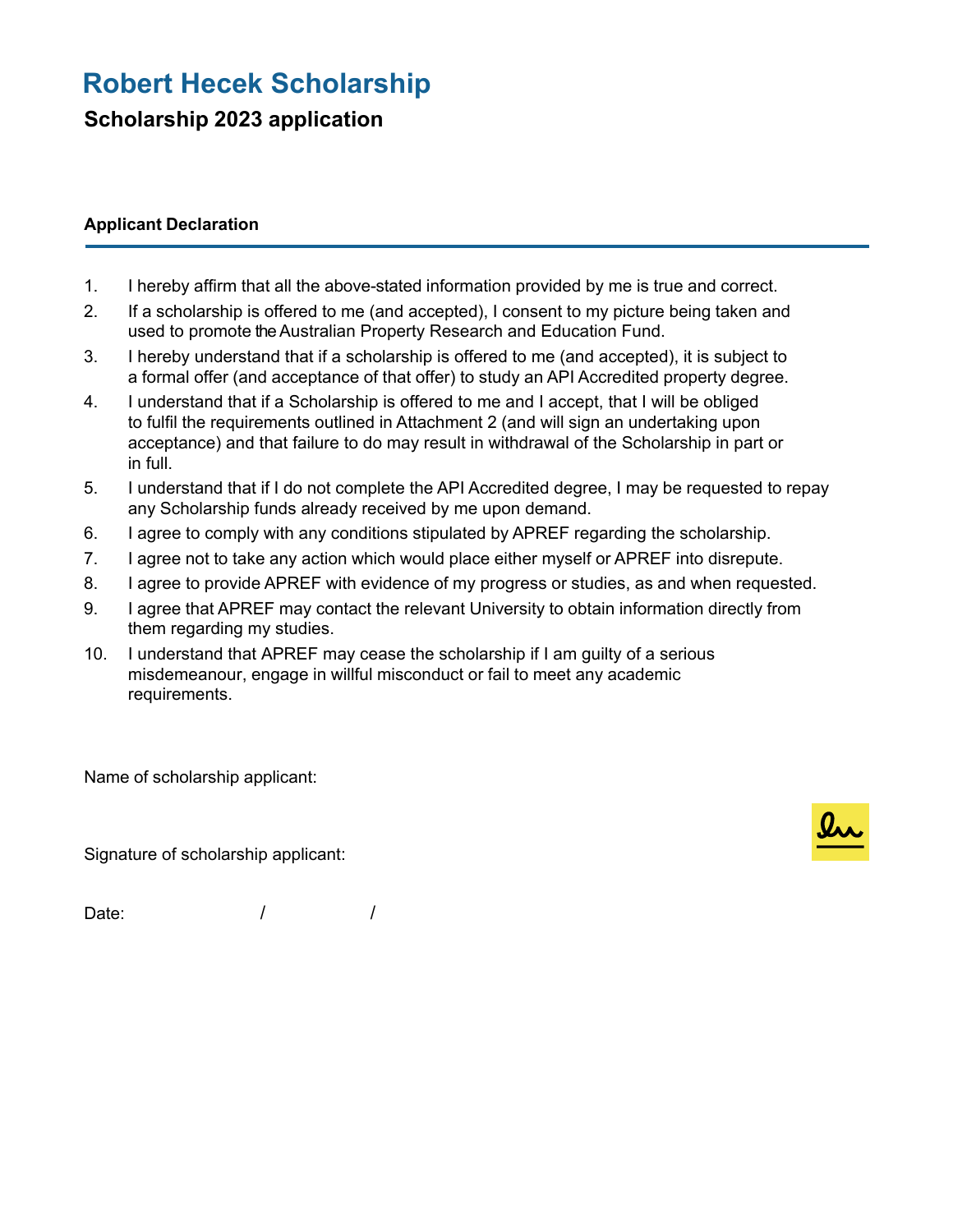# **Robert Hecek Scholarship**

## **Scholarship 2023 application**

### **10. Application Checklist**



- Completed Scholarship application
- Attached Academic Results/Transcripts
- Attached Referee letters 1 & 2
- ◯ CV outlined in question 4/CV attached
- Accompanying Written Statement (600 words) completed
- Question 9 Accompanying Statement
- $\Box$  Declaration signed
- □ Support Person's Signature (if required)
- □ Copy of Passport showing Australian Citizen or documentation showing permanent residency status

## **Email complete application package to: [apref@api.org.au](mailto:apref@api.org.au)**



Reminder: the closing date for this application is 30th October 2022